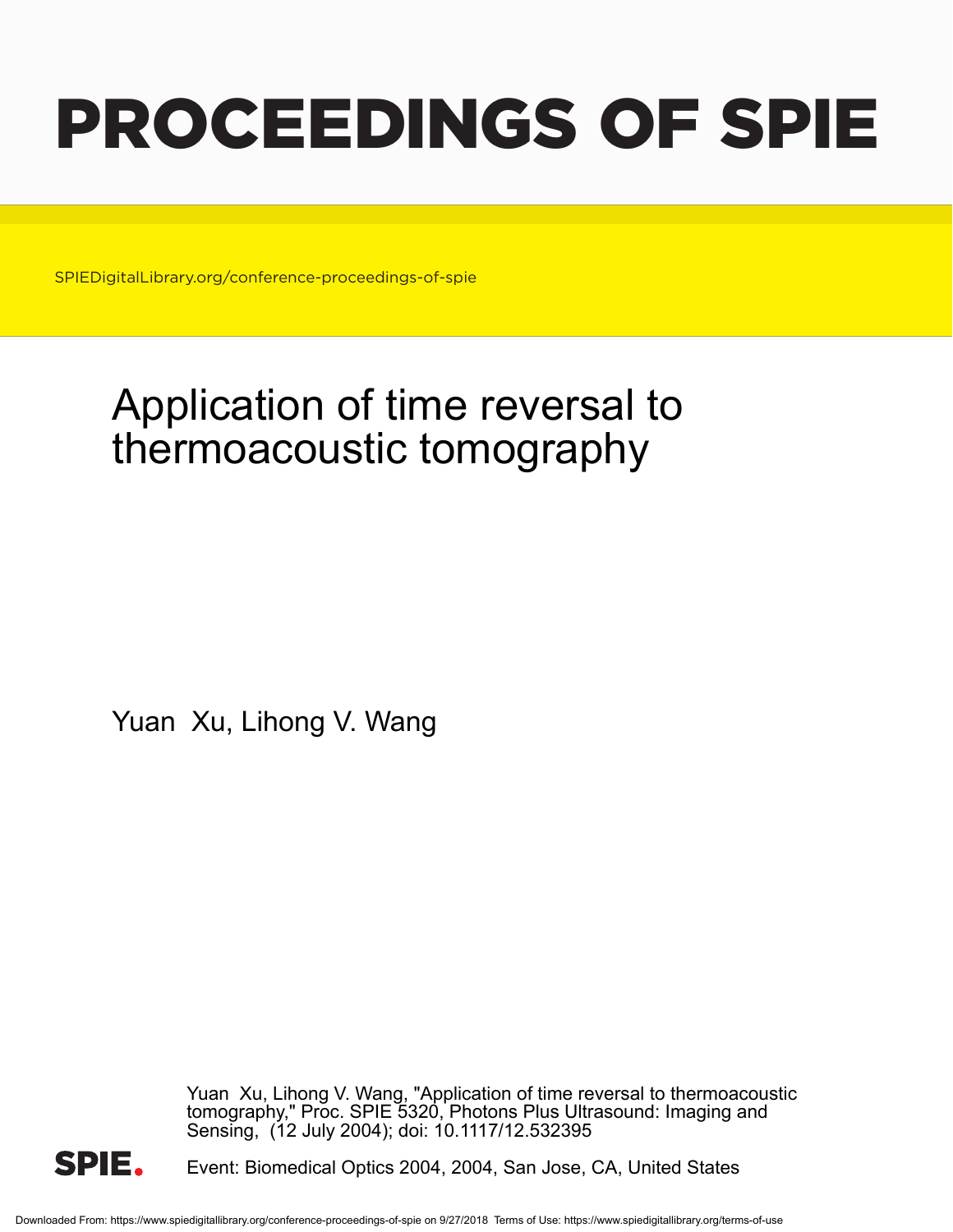### $\mathbf{A}$

Yuan Xu and Lihong V. Wang

Optical Imaging Laboratory, Department of Biomedical Engineering,Texas A&M University, 3120 TAMU, College Station, Texas 77843-3120;

#### **ABSTRACT**

Reconstruction for thermoacoustic tomography in an arbitrary detection geometry is proposed by time-reversing the measured field back to the time when the thermoacoustic sources are excited. Time reversal of the field can be implemented efficiently by applying the delay-and-sum algorithm. The theoretical conclusions are supported by a numerical simulation of three-dimensional thermoacoustic tomography.

**Keywords:** time reversal, thermoacoustic tomography

#### **1. INTRODUCTION**

Developing reconstruction methods in thermoacoustic tomography (TAT) has been a craft work. The derivation of an algorithm depends strongly on the specific detection configuration, and exact reconstruction algorithms are only available in a few special geometries. Although it has been noted that the energy deposition, the to-bereconstructed value in TAT, is equivalent to the initial pressure distribution, no method for deriving the initial pressure distribution from the signals measured across the detection surface ( or to time-reverse the measured signals) is available. In our recent work,<sup>1</sup> we find that when time reversal is considered in the time domain, exact time-reversal methods that use only the field on an arbitrary closed surface can be derived for a wide variety of applications such as tomography with diffracting sources, inverse diffraction, and ultrasound therapy. In this paper, we apply time-reversal methods to deriving exact and approximate reconstruction algorithms for TAT in an arbitrary configuration for the first time.

Photons Plus Ultrasound: Imaging and Sensing, edited by Alexander A. Oraevsky, Lihong V. Wang, Proceedings of SPIE Vol. 5320 (SPIE, Bellingham, WA, 2004) 1605-7422/04/\$15 · doi: 10.1117/12.532395

Further author information: (Send correspondence to L. Wang)

L. Wang: E-mail: Lwang@tamu.edu, Telephone: 1 979 847 9040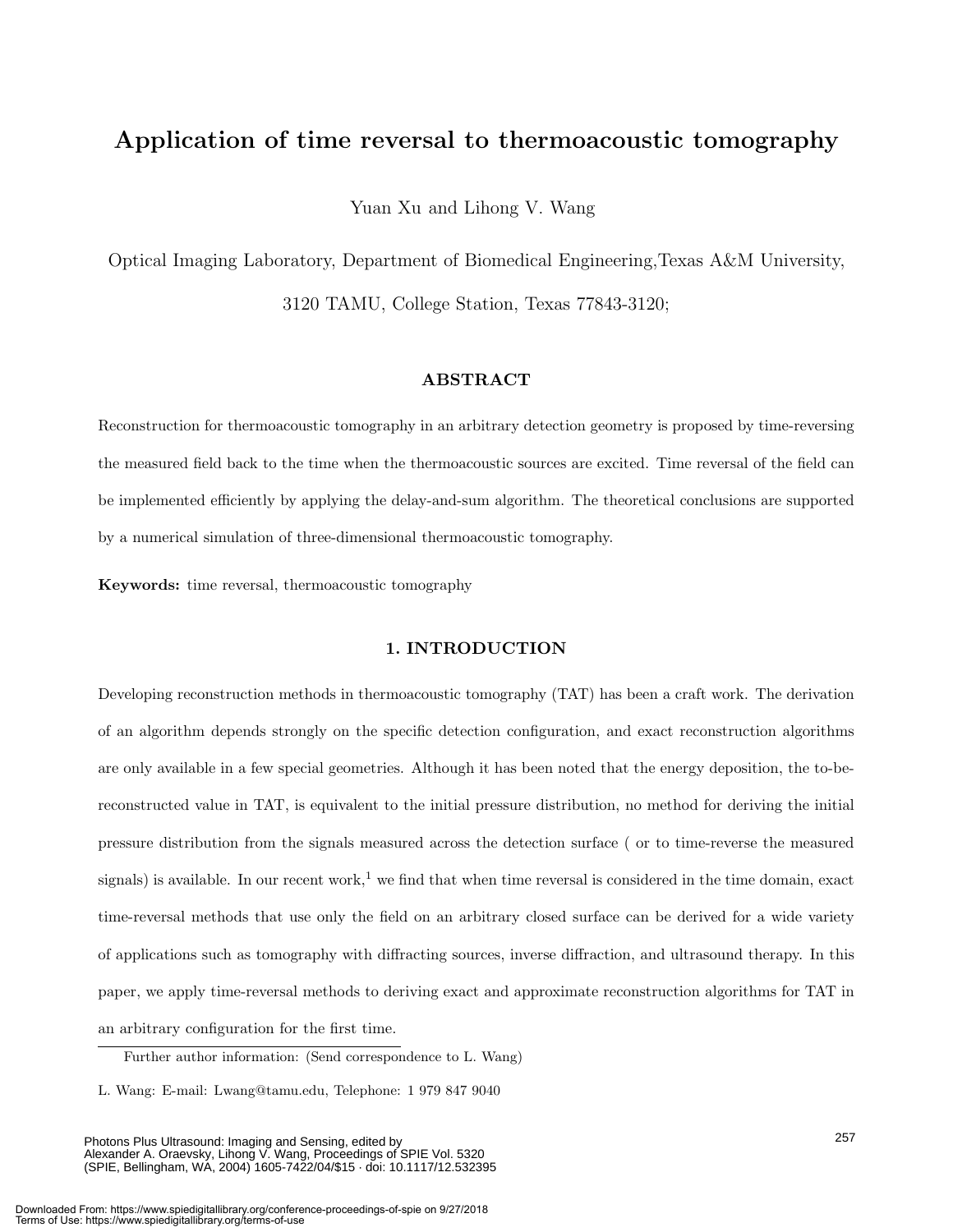In the METHOD section, we first show that the energy deposition in TAT is equivalent to the initial pressure distribution. Then, we introduce some basic concepts of time reversal and an exact time-reversal formula as well as an approximate one in the form of delay-and-sum algorithm. In the RESULTS section, we present a reconstruction formula in TAT by time-reversing the acoustic field to the time when the to-be-reconstructed point is excited. The reconstruction algorithm is verified by a numerical simulation of 3-D TAT. Conclusions are presented in the final section.

#### **2. METHOD**

#### **2.1. Reconstruction in TAT**

In this subsection, we will show that the energy deposition is equivalent to the initial pressure distribution in TAT. The thermoacoustic signal  $p_0(\mathbf{r}, t)$  is related to the energy deposition  $H(\mathbf{r}, t) = I_0 \eta(t) \varphi(\mathbf{r})$  by the following wave equation

$$
\nabla^2 p_0(\mathbf{r}, t) - \frac{1}{v_s^2} \frac{\partial p_0(\mathbf{r}, t)}{\partial t^2} = -\frac{\beta}{C} \frac{\partial H(\mathbf{r}, t)}{\partial t} , \qquad (1)
$$

where  $I_0$  is a scaling factor proportional to the incident radiation intensity;  $\varphi(\mathbf{r})$  describes the microwave absorption properties of the medium at **r**;  $\eta(t)$  describes the shape of the irradiating pulse and is a nonnegative function whose integration over time equals the pulse energy; C is the specific heat;  $\beta$  is the coefficient of volume thermal expansion; and v*<sup>s</sup>* is the acoustic speed in the background. We will consider a delta pulse (the effect of finite pulse length has been discussed elsewhere<sup>2</sup>). Substituting a delta pulse into  $(1)$ , and applying the integration of t over  $[0-,0+]$  twice, where  $[0,0+0]$  is an infinite small, positive (negative) real number, we have

$$
p_0(\mathbf{r}, 0+) = \varepsilon \varphi(\mathbf{r}),\tag{2}
$$

where  $\varepsilon = \beta v_s^2 I_0/C$ . It is assumed that the thermoacoustic pressure is finite. Therefore, the reconstruction in TAT is equivalent to reverting the pressure field to time zero. This concept can also be adopted to derive the TAT reconstruction algorithm in a known acoustically heterogeneous medium.

#### **2.2. Time reversal**

The time reversal of an acoustic or electromagnetic wave is based on the invariance of the wave equation in a lossless medium under the transform  $t \to -t$  (t represents the time). The time reversal of a wave can be 258 Proc. of SPIE Vol. 5320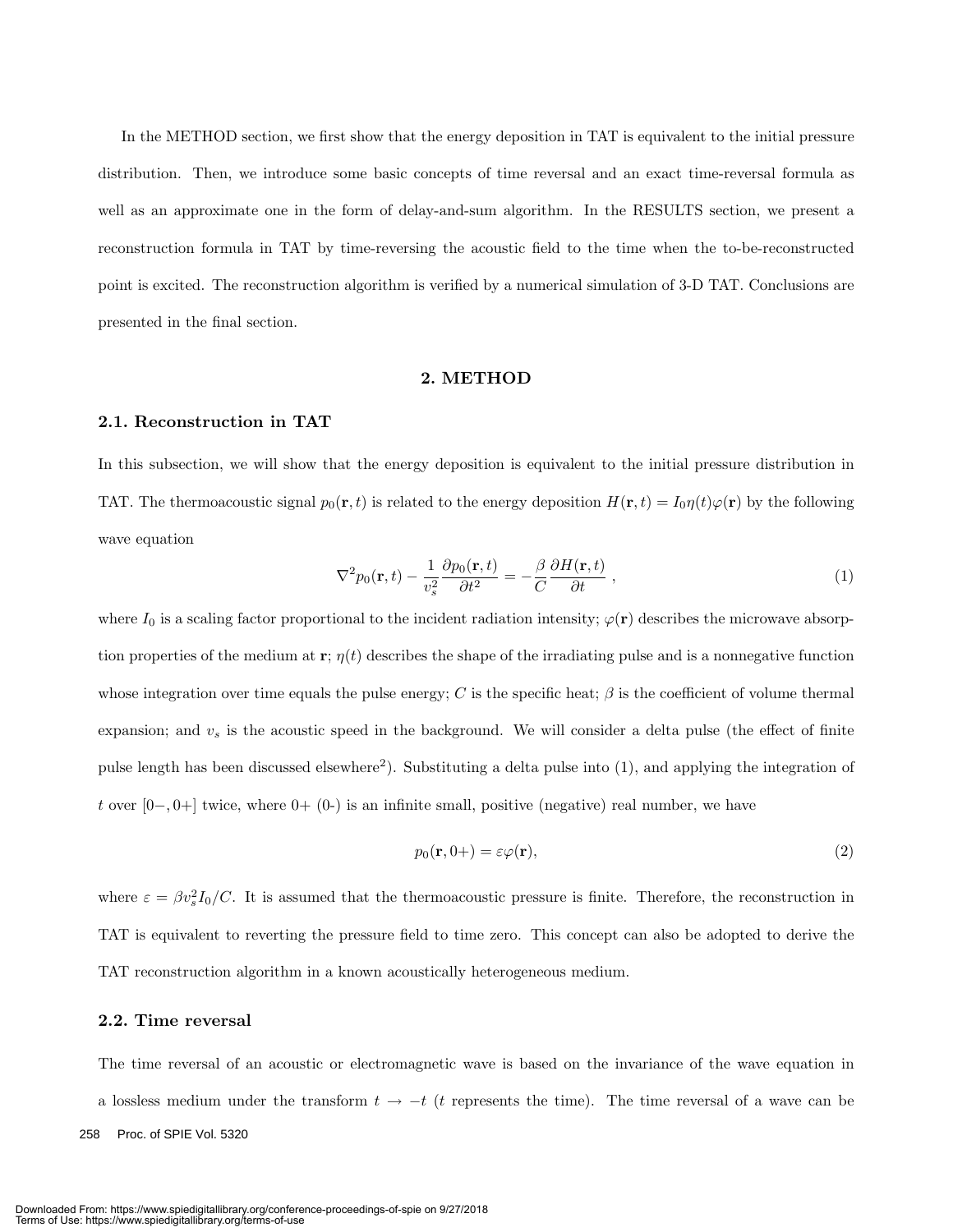understood as the generation of the back-propagation field from the measured forward-propagation field and/or its normal derivative after removing the initial sources. The concept of time reversal has been implemented experimentally and applied to a wide range of studies such as inverse scattering, $3-5$  wavefront distortion correction,<sup>6,7</sup> and multiple scattering phenomena.<sup>8</sup> Here we will introduce some basic concepts of time reversal and an exact time-reversal formula as well as an approximate one in the form of delay-and-sum. We start from the wave equation for pressure  $p_0(\mathbf{r}, t)$  in a non-absorbing and non-dispersive medium<sup>9</sup>

$$
\nabla^2 p_0(\mathbf{r}, t) - \frac{1}{v_s^2} \frac{\partial^2 p_0(\mathbf{r}, t)}{\partial t^2} = -q(\mathbf{r}, t) ,
$$
\n(3)

where  $q(\mathbf{r}, t)$  is the source term, which is nonzero only in R [the space enclosed by the detection surface  $\Sigma$ ] and within the time period  $[0, T_s]$ . We have

$$
p_0(\mathbf{r},t) = \int_0^{T_s} dt_0 \int_R d\mathbf{r}_0 q(\mathbf{r}_0,t_0) g_+(\mathbf{r},t\,|\mathbf{r}_0,t_0) ,
$$
 (4)

where  $g_{\pm}(\mathbf{r}, t|\mathbf{r}_0, t_0) = \delta(t - t_0 + |\mathbf{r} - \mathbf{r}_0|/v_s) / (4\pi |\mathbf{r} - \mathbf{r}_0|)$  is a diverging  $(g_{+})$  or converging  $(g_{-})$  Green's function.

Time reversal of  $p_0(\mathbf{r}, t)$  at time  $T_0$ , is defined as

$$
p_r(\mathbf{r}, T_0) = p_0(\mathbf{r}, T_0), p'_r(\mathbf{r}, T_0) = -p'_0(\mathbf{r}, T_0) ,
$$
\n(5)

where prime represents the temporal derivative in this paper;  $p_r(\mathbf{r}, t)$  is the time-reversed field of  $p_0(\mathbf{r}, t)$ ; and T<sub>0</sub> is chosen to be large enough so that  $p_0(\mathbf{r}, t) = 0$  for  $\mathbf{r} \in R, t > T_0$ . Then,  $p_r(\mathbf{r}, t)$  can be uniquely determined by the initial conditions at  $T_0$ . The above definition of time reversal is analogous to the fact that a particle will move back along its trajectory if its velocity is reversed and position unchanged. According to this definition, we mean  $p_r(\mathbf{r},\hat{t})$  when we say time-reversing a field back to time t, where a hat over a time variable t represents  $2T_0 - t.$ 

In the case of a point source  $\delta(\mathbf{r} - \mathbf{r}_0)\delta(t - t_0)$  in R, (5) becomes

$$
g_r(\mathbf{r}, T_0 | \mathbf{r}_0, t_0) = g_+(\mathbf{r}, T_0 | \mathbf{r}_0, t_0), g'_r(\mathbf{r}, T_0 | \mathbf{r}_0, t_0) = -g'_+(\mathbf{r}, T_0 | \mathbf{r}_0, t_0).
$$
(6)

It can be easily verified that the time-reversed field

$$
g_r(\mathbf{r}, t \,|\mathbf{r}_0, t_0) = g_-(\mathbf{r}, t \,|\mathbf{r}_0, \hat{t_0}) - g_+(\mathbf{r}, t \,|\mathbf{r}_0, \hat{t_0}), t > T_0 \,, \tag{7}
$$

Proc. of SPIE Vol. 5320 259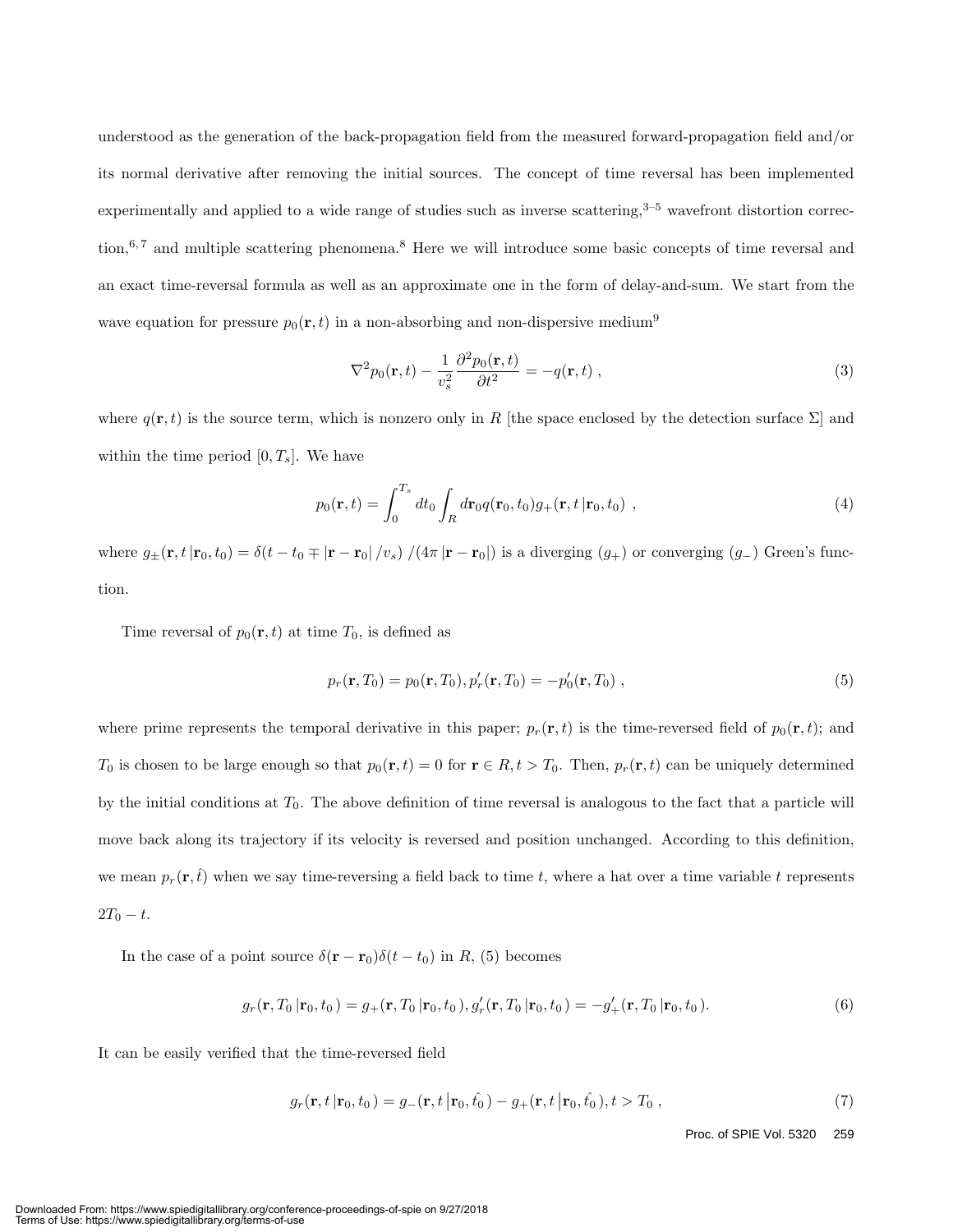because it satisfies both the homogeneous wave equation and the initial-value conditions shown above. This result is also obtained by Cassereau<sup>7</sup> and Porter.<sup>10</sup> (7) means that if we time-reverse, at  $T_0$ , the field of a point source which is located at  $\mathbf{r}_0$  and excited at  $t_0$ , the time-reversed field converges to  $\mathbf{r}_0$  at time  $\hat{t_0}$  and then diverges with an opposite amplitude. The diverging wave  $g_+(\mathbf{r}, t \,|\mathbf{r}_0, \hat{t}_0)$ , however, does not have a counterpart in the forward propagation. It exists because, unlike the forward propagation, there is no source inside  $\Sigma$  for  $g_r(\mathbf{r}, t)$ . The diverging wave with an opposite amplitude exactly cancels the source term related to the converging one.

In the case of an arbitrary source, similar results can be obtained after considering the linearity of the wave equation with respect to the source

$$
p_r(\mathbf{r},t) = \int_0^{T_s} dt_0 \int_R d\mathbf{r}_0 q(\mathbf{r}_0,t_0) g_r(\mathbf{r},t\,|\mathbf{r}_0,t_0) . \tag{8}
$$

After substituting (7) into (8), using  $g_-(\mathbf{r}, t|\mathbf{r}_0, t_0) = g_+(\mathbf{r}, -t|\mathbf{r}_0, -t_0)$ , and a variable transform, we obtain for  $\mathbf{r}_d \in \Sigma$  ( although it is valid for any **r**)

$$
p_r(\mathbf{r}_d, t) = p_0(\mathbf{r}_d, 2T_0 - t) + p_{div}(\mathbf{r}_d, t) ,
$$
\n
$$
p_{div}(\mathbf{r}_d, t) = -\int_{2T_0 - T_s}^{2T_0} dt_0 \int_R d\mathbf{r}_0 q(\mathbf{r}_0, \hat{t}_0) g_+(\mathbf{r}_d, t | \mathbf{r}_0, t_0) .
$$
\n(10)

As in the case of a point source, the diverging component  $p_{div}(\mathbf{r}_d, t)$  has no counterpart in the forward propagation and is, in general, not available from the experimental measurements of  $p_0$  except in special cases. Nevertheless, it is shown that  $p_r(\mathbf{r}, t)$  before a specified time can be derived using only  $p_0(\mathbf{r}_d, t)^1$ 

$$
p_r(\mathbf{r},t) = -\int_{T_0}^{t^+} dt_0 \oint_{\Sigma} dS_d p_0(\mathbf{r}_d, \hat{t}_0) \frac{\partial g_1(\mathbf{r},t \mid \mathbf{r}_d, t_0)}{\partial n}, \qquad (11)
$$

where  $\partial/\partial n$  is the derivative along the normal of  $\Sigma$  at  $\mathbf{r}_d$  pointing away from the volume R;  $g_1(\mathbf{r}, t|\mathbf{r}_d, t_0)$  with  $\mathbf{r}, \mathbf{r}_d \in (R \cup \Sigma)$  is Green's function subject to the homogeneous Dirichlet boundary condition on  $\Sigma$ ; and  $t^+$  is infinitesimally greater than  $t$ . An explicit expression of  $g_1$ , in the form of a series of eigenfunctions, can be found for the boundaries that fit with separable coordinates.<sup>11</sup> In TAT, after assuming that the object is not close to the detection surface and following the method shown in our recent work,<sup>1</sup> we arrive at the following

#### 260 Proc. of SPIE Vol. 5320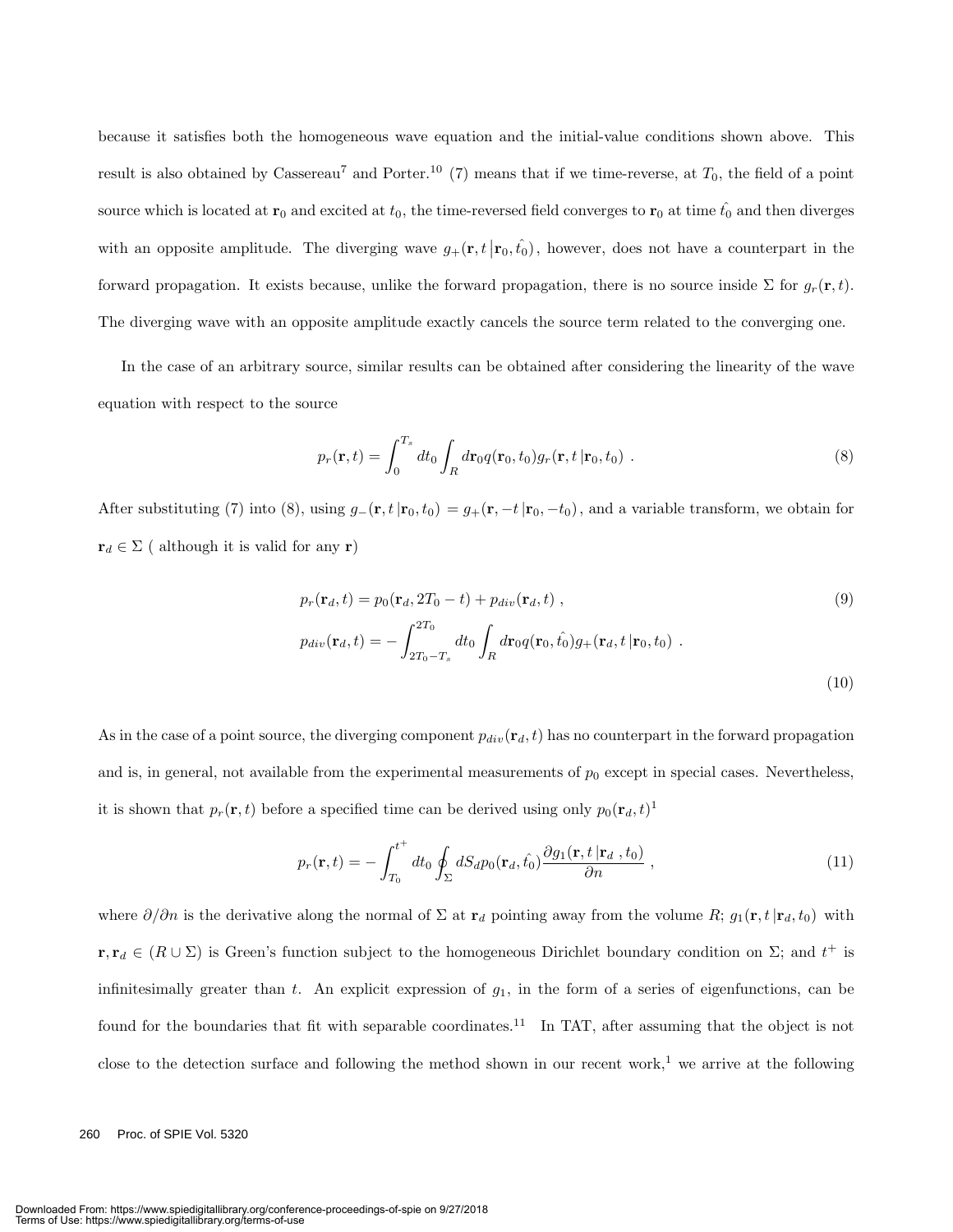approximate algorithm in the form of delay-and-sum

$$
p_r(\mathbf{r},t) \approx \frac{1}{2\pi} \oint_{\Sigma} dS_d \frac{\mathbf{n} \cdot (\mathbf{r}_d - \mathbf{r})}{|\mathbf{r} - \mathbf{r}_d|^2} \left[ \frac{p_0(\mathbf{r}_d, t_{rd})}{|\mathbf{r} - \mathbf{r}_d|} - p_0'(\mathbf{r}_d, t_{rd})/v_s \right],
$$
\n(12)

where  $t_{rd} = 2T_0 - t + |\mathbf{r} - \mathbf{r}_d|/v_s$ .

#### **3. RESULTS**

Combining (2) and (11) or (12), we have the following reconstruction algorithm in TAT

$$
\varphi(\mathbf{r}) = \frac{1}{\varepsilon} p_0(\mathbf{r}, 0) = \frac{1}{\varepsilon} p_r(\mathbf{r}, 2T_0).
$$
\n(13)

A three-dimensional TAT is numerically simulated (Fig. 1). The objects are two spheres with a radius of 8 mm.  $\varphi(\mathbf{r})$  is set to be 1 in the sphere and zero otherwise. 2048 detection positions are randomly distributed over a sphere with a radius of 80 mm and the center at the origin. The imaging space is a cube with a side length of 112 mm, centered at the origin, and mapped with a 64 by 64 by 64 mesh. In the forward problem,  $p(\mathbf{r},t)$  is computed by the integration of the object value along a series of spheres. The signals are within [0 1] MHz. The acoustic speed is 1500 m/s. In the inverse problem, we use  $(12)$  to time-reverse fields to save computation time. Figures 1(a)-(b) show that the shape and position of the object is reconstructed correctly. The line graphs in Fig. 1(c) show that the object is reconstructed quantitatively.



**Figure 1.** (a) Reconstructed image section in DT along the  $y = 0$  and (b)  $x = 0$  planes. (c) The line graphs along the  $z = 0$  (dotted),  $y = 0$  (dashed) lines in (b) and the corresponding real value (solid).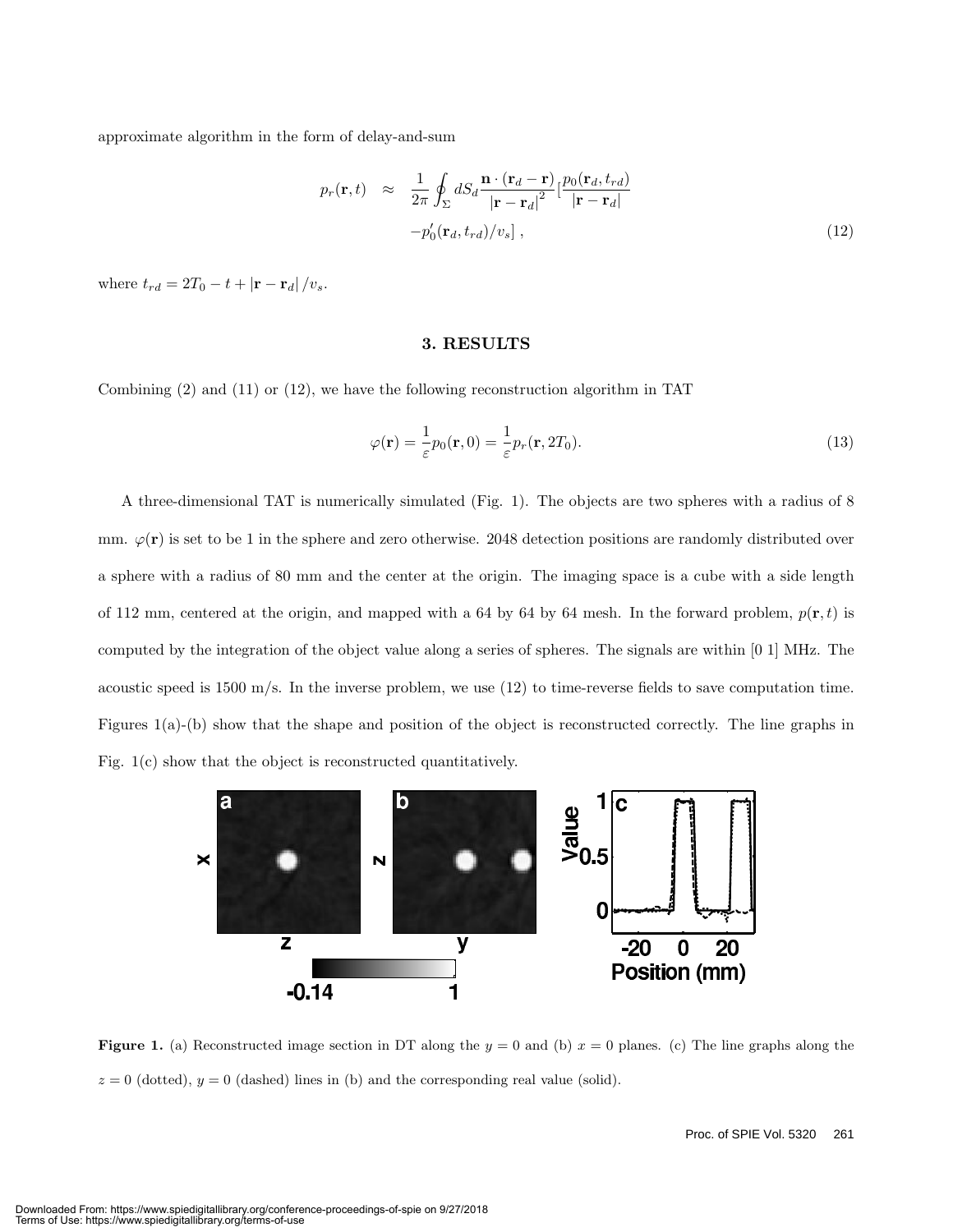#### **4. CONCLUSIONS**

Reconstruction for thermoacoustic tomography in an arbitrary detection geometry is proposed by time-reversing the measured field back to the time when the thermoacoustic sources are excited. Time reversal of the field can be implemented efficiently by applying the delay-and-sum algorithm. The theoretical conclusions are supported by the numerical simulation of three-dimensional thermoacoustic tomography.

#### **ACKNOWLEDGMENTS**

We are grateful to Minhua Xu for useful discussion about this study. This project was sponsored in part by U.S. Army Medical Research and Materiel Command Grant No. DAMD17-00-1-0455, National Institutes of Health Grant No. R01 EB000712, and Texas Higher Education Coordinating Board Grant No. ARP 000512-0063-2001.

#### **REFERENCES**

- 1. Y. Xu and L.-H. Wang, "Time reversal and its application to tomography with diffracting sources," *Phys. Rev. Lett.* **92**, p. 033902, 2004.
- 2. Y. Xu, D. Feng, and L.-H. V. Wang *IEEE Trans. Med. Imag.* **21**, p. 823, 2002.
- 3. R. P. Porter, "scattered wave inversion for arbitrary receiver geometry," *J. Acoust. Soc. Am.* **80**, p. 1220, 1986.
- 4. J. Thomas, P. Roux, and M. Fink, "Inverse scattering analysis with an acoustic time-reversal mirror," *Phys. Rev. Lett.* **72**, p. 637, 1994.
- 5. J. H. Rose, "Time-reversal focusing and exact inverse scattering," in *Imaging of complex media with acoustic and seismic waves*, M. Fink, W. A. Kuperman, J. P. Montagner, and A. Tourin, eds., *Topics in applied physics* **84**, p. 97, Springer, 2002.
- 6. M. Fink, "Time-reversal of ultrasonic fields-part i: basic principles," *IEEE Trans. Ultrason. Ferroelectr. Freq. Control* **39**, p. 555, 1992.
- 7. D. Cassereau and M. Fink, "Time-reversal of ultrasonic fields-part iii: theory of the closed time-reversal cavity," *IEEE Trans. Ultrason. Ferroelectr. Freq. Control* **39**, p. 579, 1992.

262 Proc. of SPIE Vol. 5320